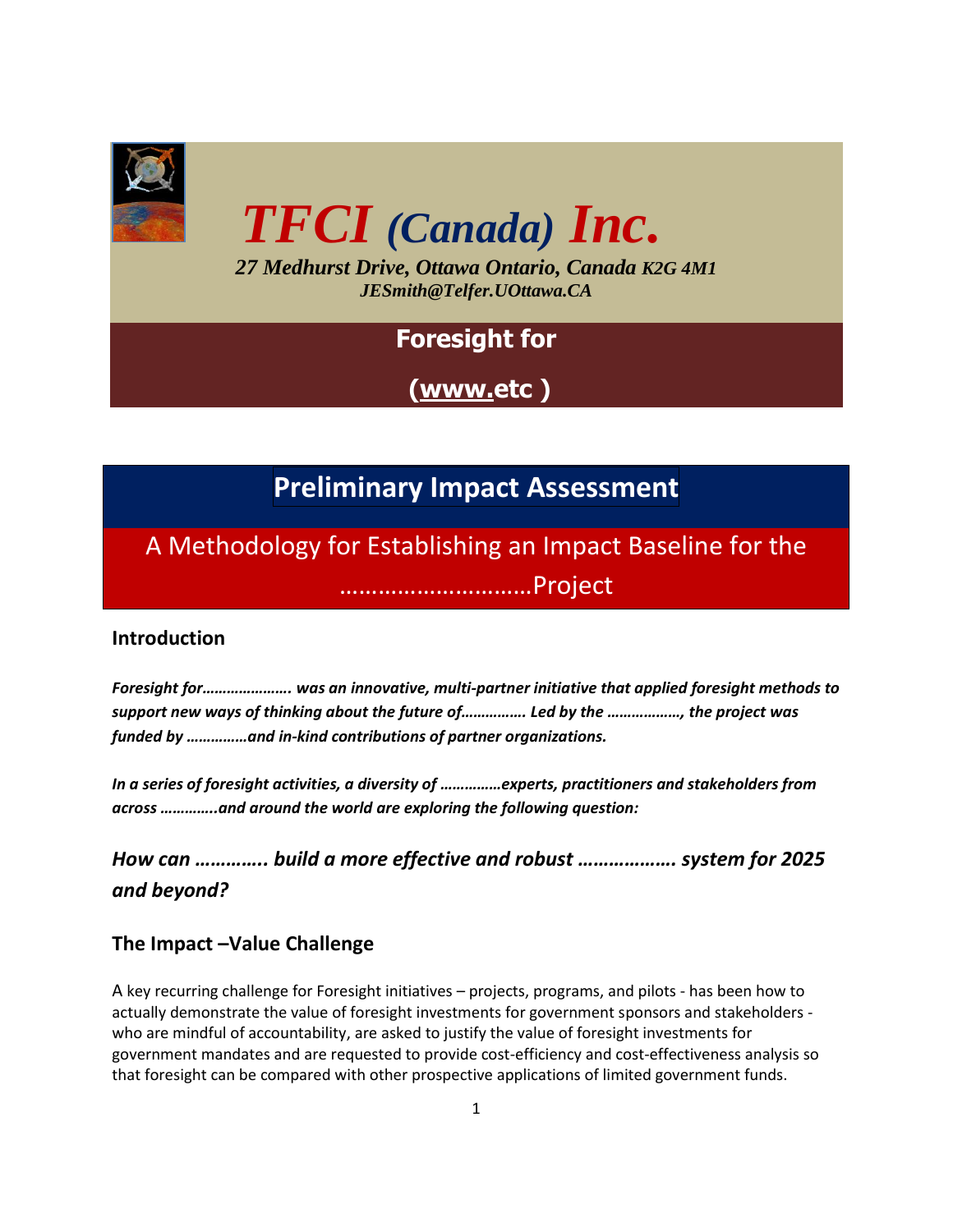The methodology elaborated below is a response to this challenge, prepared by Professor Jack E. Smith with input from senior international foresight leaders from the US, Europe (UK, FR, NL, FN) Australia and Asia ( TH, CH, KR, SP). The methodology draws upon discussion papers presented by the author and Professors Jon Calof and Ron Johnston at the following international meetings:

- February 2009 UK Foresight Office hosted meeting of the National Foresight Government Leaders;
- March 2010 Paris, France, OECD hosted meeting of the National Foresight Government Leaders;
- August 2011 APEC Centre for Technology Foresight International Advisory Board in Bangkok;
- September 2011 Policy Horizons Canada hosted meeting of the National Foresight Government Leaders;

*The Foresight Collaborative Impact Instrument is structured in three parts:* 

- *Part A consists of four general questions;*
- *Part B examines five meta-measures, focused on generic value areas such as learning and education; and*
- *Part C has three questions, each relating to a key aspect of the policy process, and there are 5- 8 elements to rate within each of the three aspects of policy.*

*It should take about 15 minutes to complete all questions.*

*Thank you for your contribution.*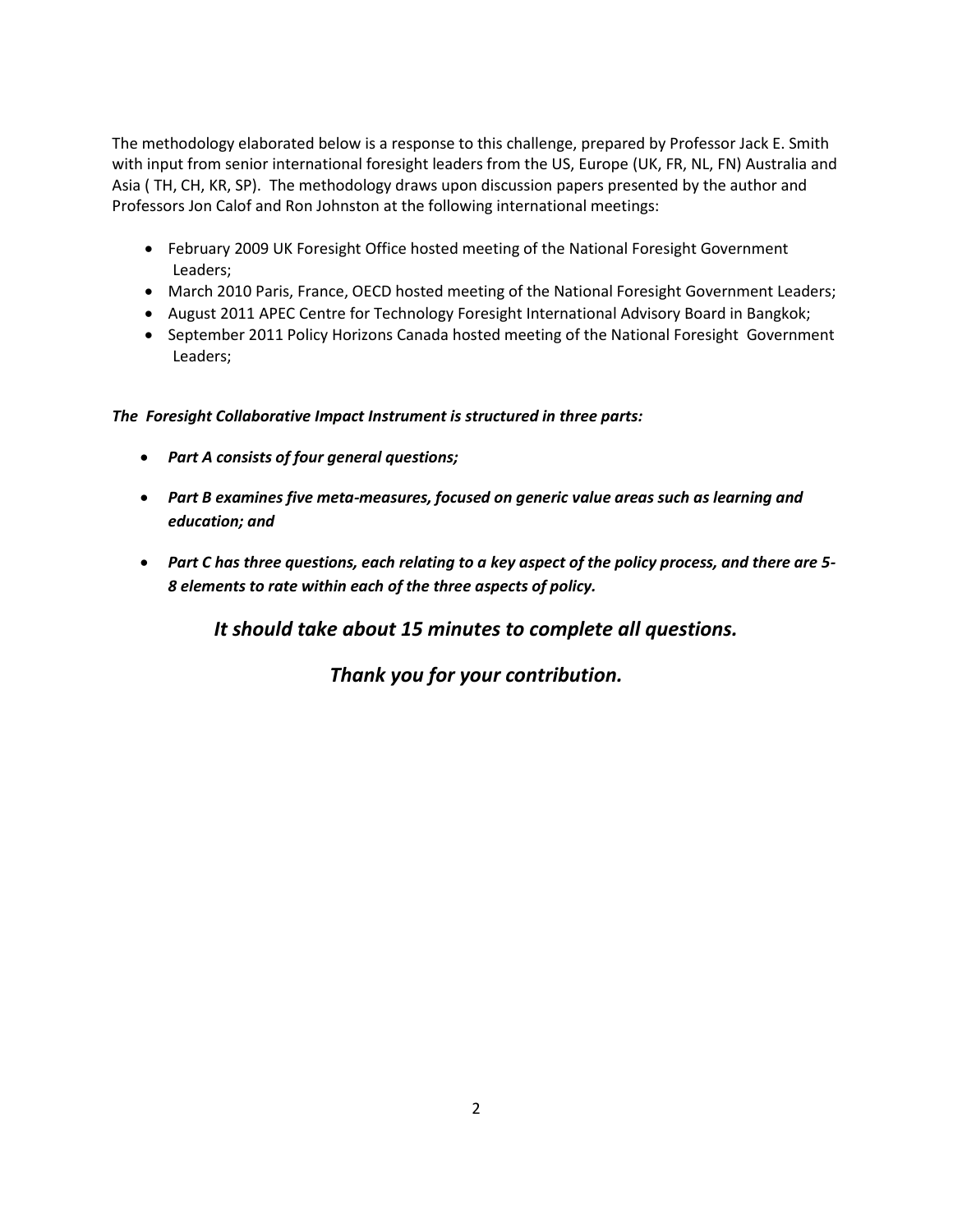#### *Part A: General Questions:*

- *Foresight value for sponsors and participants,*
- *Key roles of foresight in Government;*
- *How critical success factors are accounted for in foresight development and positioning; and;*
- *How does foresight create value for Government?*

Since the focus in this instrument is on how foresight can be shown to impact government and governance, the relationships between foresight and key government roles and processes (e.g. policy) will be central to the analysis. The impacts foresight has on business, education and non-government organizations, as a result of projects they lead, while relevant and important, are not the focus here, although many similar measures can be applied.

At the core of this relationship are some key perspectives:

- 1. Foresight provides value for the policy community- and so its ability to provide this can be defined as a *value proposition*. The more precisely this proposition can be elaborated and validated - the stronger the prospects should be for continuing support;
- 2. There are many stakeholders in the policy environment so it will be important to distinguish them by defining particular groups of clients needs, and *aligning foresight roles and critical functions* with them – i.e. being relevant to a variety of clients throughout the policy cycle is also part of the value proposition;
- 3. The relationship is fundamentally symbiotic i.e. mutually interdependent. In this context, how foresight is designed to align with **s***tyles of leadership, learning and engagement* is relevant and quite important, particularly because foresight often is asked to be a change agent or provocateur of new strategies which need to be explored, challenged and confirmed before they can influence policy;
- *4.* Foresight is a *process* that should lead to *influences, outputs and products* which when received or adopted become *outcomes* which normally have some *type of impact* in the nature of changes, actions or consequences which can be *observed, articulated, analysed and (ideally) measured;*
- *5.* The foresight process is usually *collaborative*, focused on a *manageable topic*, and often is designed to provide *support for decision-making* (or priority setting, appreciation of uncertainty factors etc.) by contributing forward and *future oriented assessments*, options, challenges and opportunities identification;
- *6. To summarize – the foresight-policy relationship is important for both and often there are interdependencies so any assessment of the impact of one will have implications for the other.*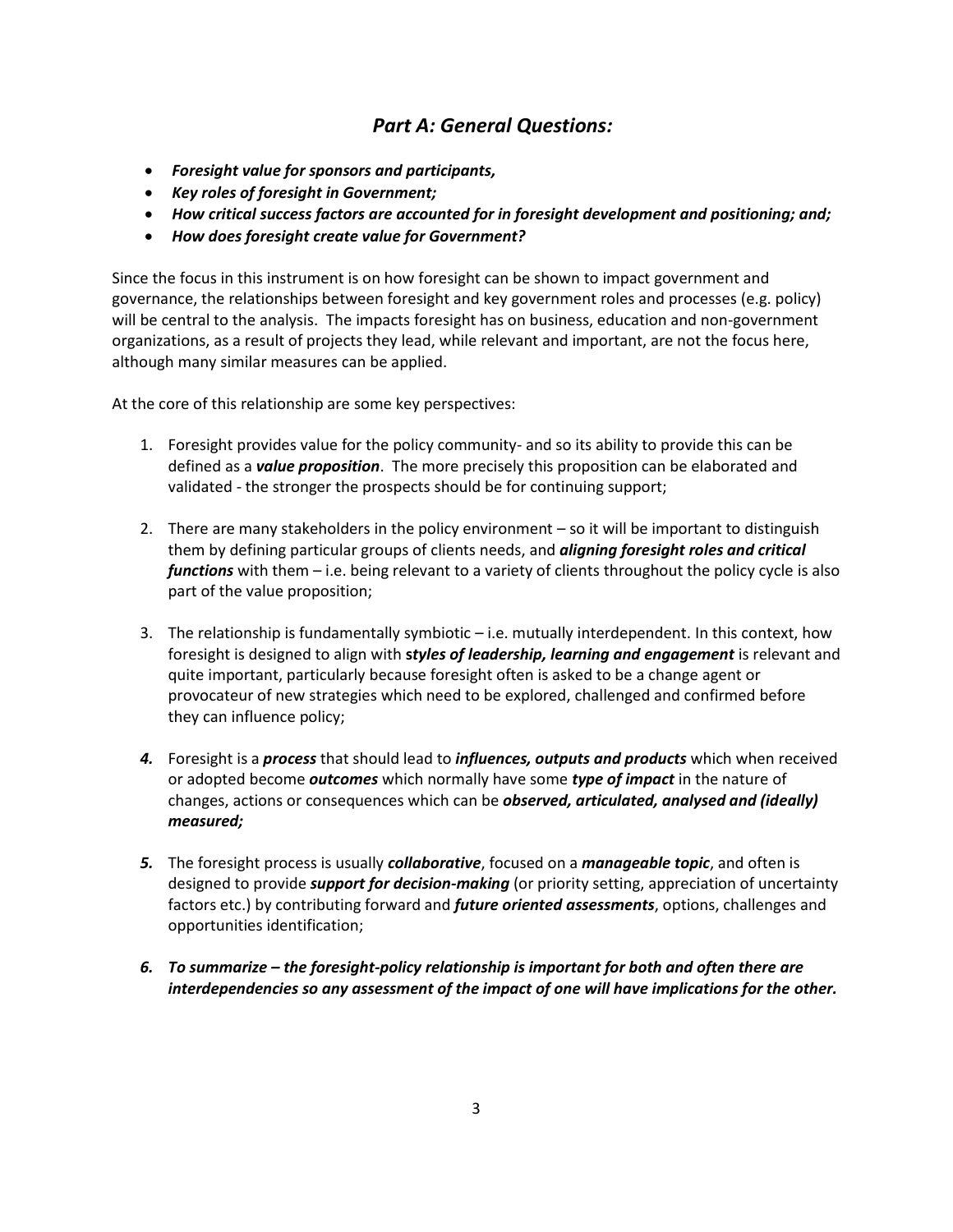Instrument Copyright TFCI Inc. October 2011



*Question 1: How would you describe the value that the ……. project has provided to you and your (stakeholder) group?*

| Section 1. How  has been Valuable to you                   |  |  |
|------------------------------------------------------------|--|--|
| <b>Which Aspects?</b><br><b>How or why Deemed Valuable</b> |  |  |
| (Add Your Narrative Here)                                  |  |  |

#### *Question 2: Which roles has the …….. project performed well and why?*

| <b>Section 2. Foresight (Value) Roles &amp; Impacts</b> |                                                                                                                                                                                                                                                        |               |  |
|---------------------------------------------------------|--------------------------------------------------------------------------------------------------------------------------------------------------------------------------------------------------------------------------------------------------------|---------------|--|
| <b>Key Role</b>                                         | Briefly describe and score (1-5 where $5 =$ high impact; 0 = does<br>not apply) any Impacts you have seen on  e.g. Senior Govt<br><b>Executives, Industry Leaders, Govt Policy Advisors, Public Opinion</b><br><b>Leaders, Professional Colleagues</b> |               |  |
| 1. Awareness raising                                    | Score<br>here                                                                                                                                                                                                                                          | Comments here |  |
| 2. Informing                                            |                                                                                                                                                                                                                                                        |               |  |
| 3. Enabling                                             |                                                                                                                                                                                                                                                        |               |  |
| 4. Influencing                                          |                                                                                                                                                                                                                                                        |               |  |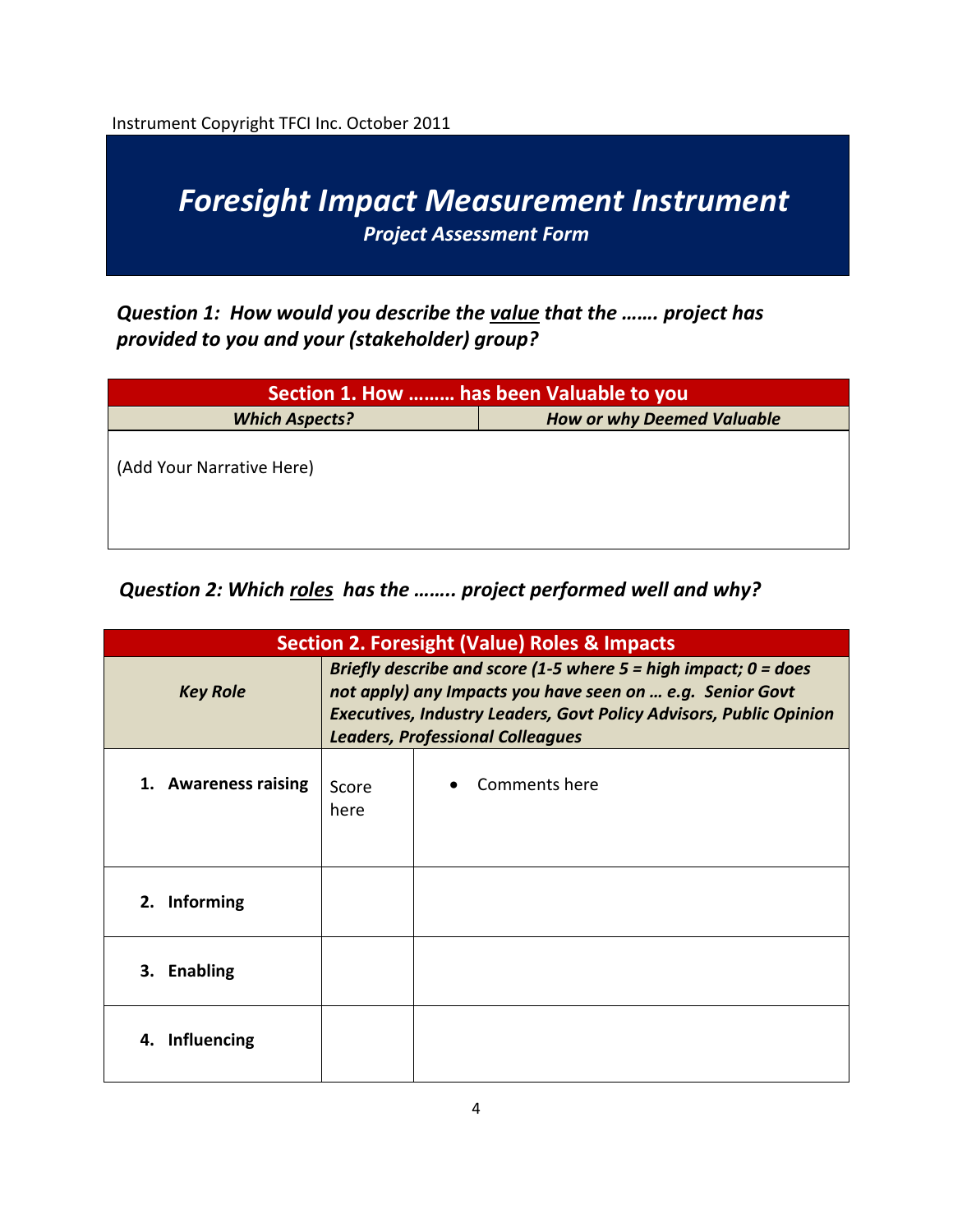| 5. Evaluating |  |
|---------------|--|
| 6. Other      |  |

*Question 3: How well has the ....... project been positioned - i.e. designed and delivered – in the context of the 8 critical success factors listed in Section 3?*

| <b>Section 3. Government Foresight Critical Success Factors &amp; Impact</b>                          |                                                        |                                                              |  |  |
|-------------------------------------------------------------------------------------------------------|--------------------------------------------------------|--------------------------------------------------------------|--|--|
| <b>Critical Success Factors</b>                                                                       | <b>Your Narrative</b><br><b>Positioning Assessment</b> | Score 1 (not very well) -<br>5(very well) or no<br>opinion-0 |  |  |
| 1. Focus on a clearly identified client                                                               |                                                        |                                                              |  |  |
| 2. Establish a clear link between<br>foresight and today's policy<br>agenda                           |                                                        |                                                              |  |  |
| <b>Nurture direct links to senior</b><br>3.<br>policy-makers                                          |                                                        |                                                              |  |  |
| 4. Create strong public-private<br>partnerships                                                       |                                                        |                                                              |  |  |
| 5. Develop and employ<br>methodologies and skills that are<br>not always used in other<br>departments |                                                        |                                                              |  |  |
| 6. Ensure a clear communication<br>strategy from the start.                                           |                                                        |                                                              |  |  |
| Integrate stakeholders into<br>7.<br>foresight programs                                               |                                                        |                                                              |  |  |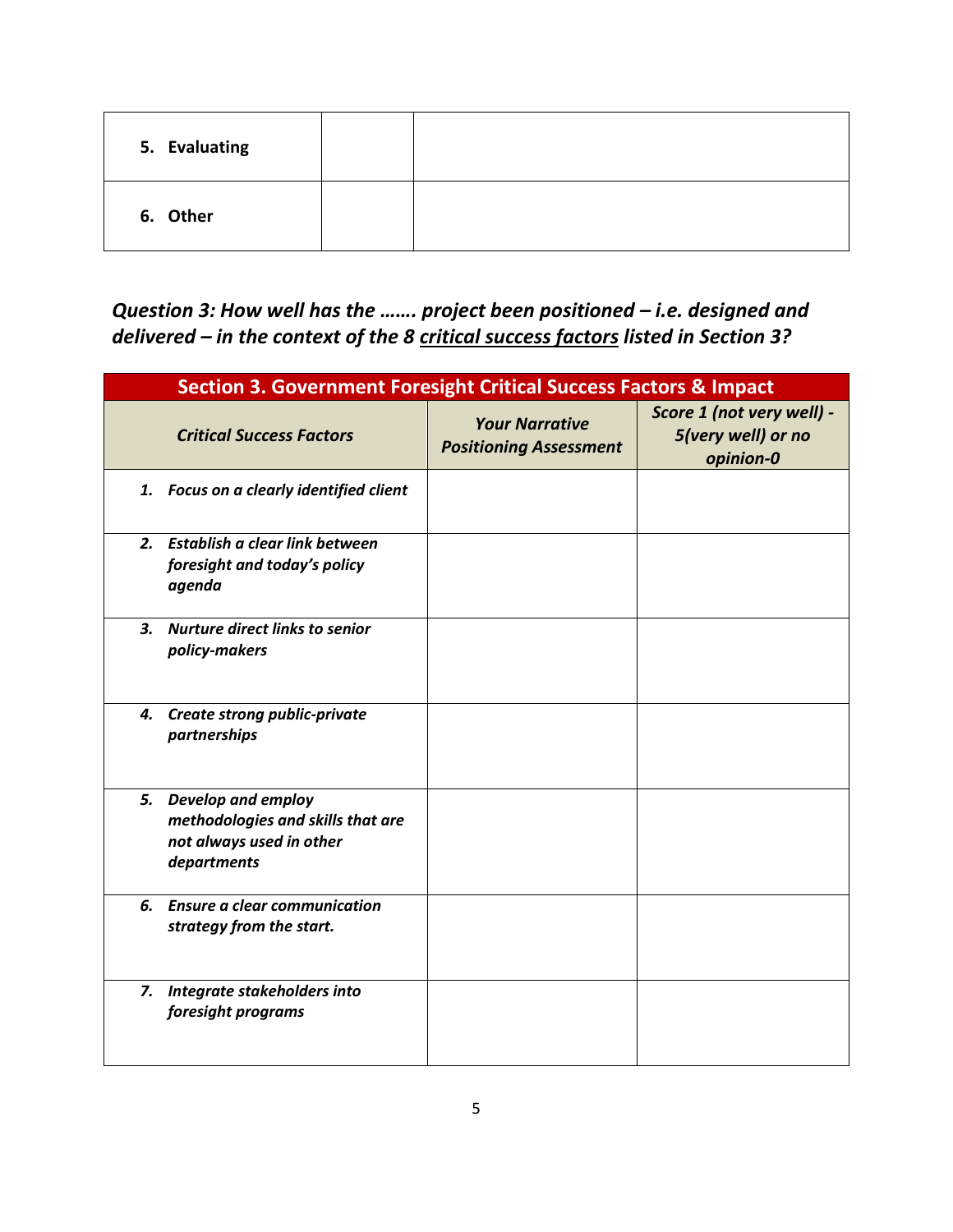| 8. Take advantage of or create a<br>national-local academic receptor<br>and training capacity.       |                   |  |
|------------------------------------------------------------------------------------------------------|-------------------|--|
| <b>9. Your Written Comments on</b><br><b>Section 3 Government Critical</b><br><b>Success Factors</b> | Add comments here |  |

*Question 4: What specific benefits do you think the …………… project will provide or has already delivered to ………………………. government sponsors and stakeholders?* 

| <b>Section 4. Foresight Benefits Perspective</b>                                 |                                                                                |                                                    |  |
|----------------------------------------------------------------------------------|--------------------------------------------------------------------------------|----------------------------------------------------|--|
| <b>Foresight Benefits Categories</b>                                             | <b>Importance</b><br>(1=low; 5=high; 0<br>$=$ no opinion or<br>not applicable) | <b>Benefits Which</b><br><b>Stakeholders Most?</b> |  |
| 1. Generating national strategy                                                  |                                                                                |                                                    |  |
| 2. Prioritising resources                                                        |                                                                                |                                                    |  |
| 3. Changing existing institutions and<br>building partnerships among actors      |                                                                                |                                                    |  |
| 4. Enhancing intelligence systems and<br>stimulating the exchange of information |                                                                                |                                                    |  |
| 5. Building early warning systems                                                |                                                                                |                                                    |  |
| 6. Communication and coordination                                                |                                                                                |                                                    |  |
| 7. Propelling societal learning processes                                        |                                                                                |                                                    |  |
| 8. Knowledge management                                                          |                                                                                |                                                    |  |
| 9. Stimulating innovative policy making                                          |                                                                                |                                                    |  |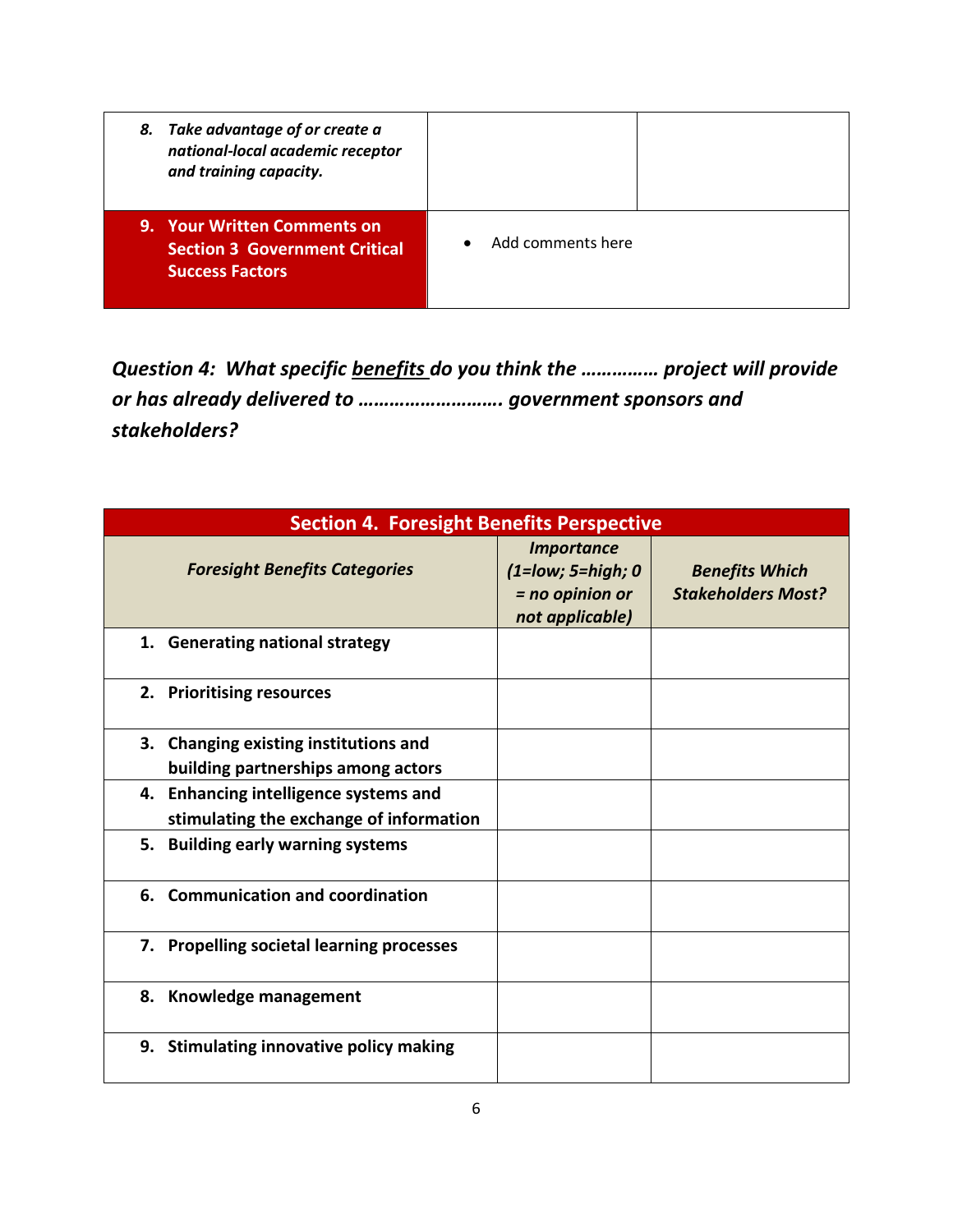| 10. Enhancing the environment for<br>innovation                                                             |                                 |  |
|-------------------------------------------------------------------------------------------------------------|---------------------------------|--|
| 11. Impacting on organizational strategy                                                                    |                                 |  |
| 12. Impacting on new product -service<br>development by government                                          |                                 |  |
| 13. Other                                                                                                   |                                 |  |
| <b>14. Your Written Comments on: Section</b><br><b>4: Foresight Benefits Perspective</b><br><b>Measures</b> | Add Comments here<br>$\epsilon$ |  |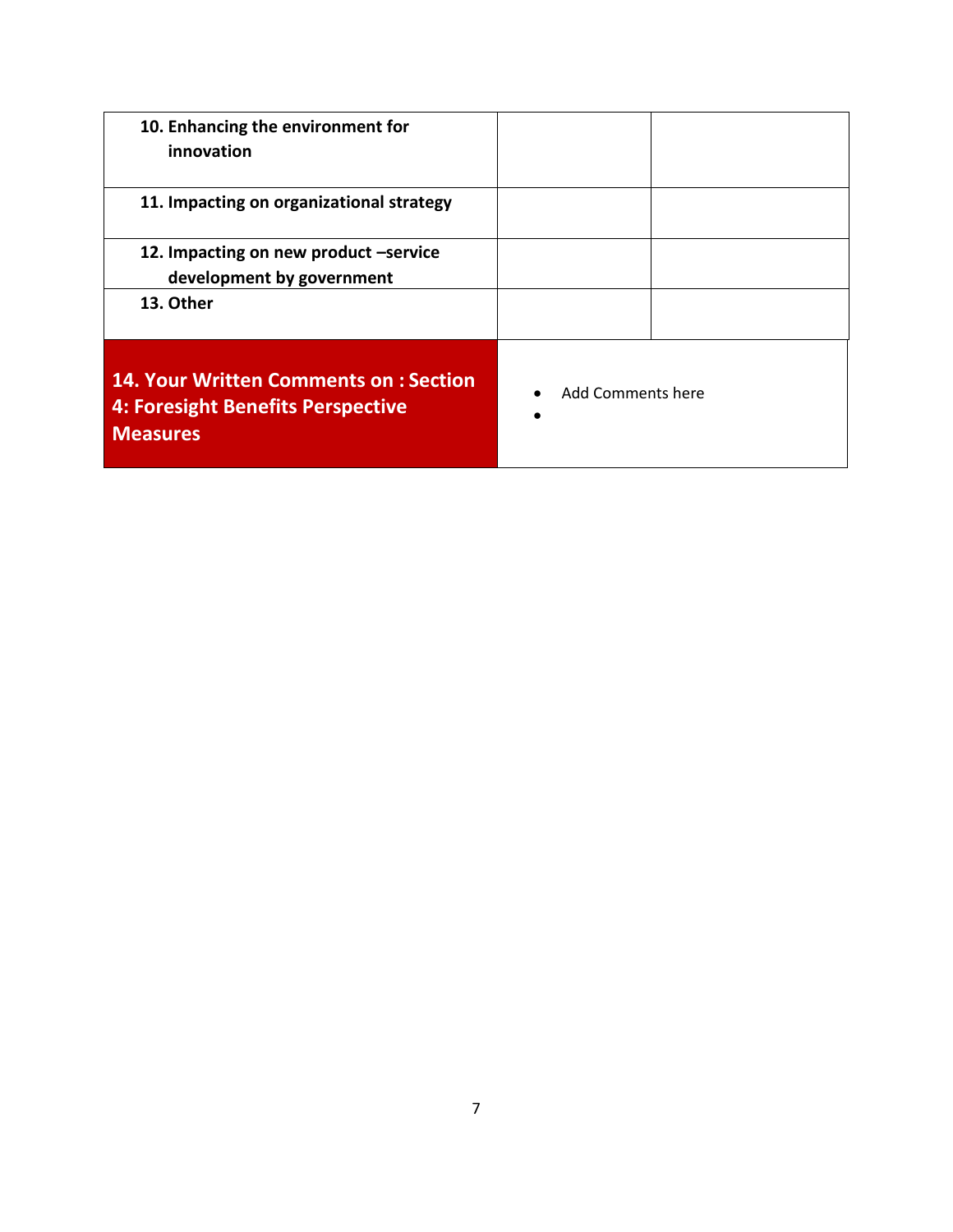#### **Part B: Generic Impacts**

*Question 5: What general impacts have you seen from the ……….. project in terms of the general (meta-measure) categories described in Section 5? (i.e., learning, skills, strategy, risk reduction, design & planning?)*

#### **Section 5: Meta-Measures & Generic Foresight Impacts**

#### **Meta Measures**

- *Meta measures = those which are intrinsic to most if not all foresight projects and programs, with variance by client, context, funder etc.*
- *Please rank which ones you think have been most important for the ……… project to date. (1 = low importance; 5 = high importance; 0 = not applicable or no opinion) +*
- *Please add any additional ways of measuring you would suggest*

|                 | <b>Meta-Measure</b>                                                     | Score 1-5<br>or 0        | Ways Could be Measured - (suggest additions)                                                                                                                                                                                                            |
|-----------------|-------------------------------------------------------------------------|--------------------------|---------------------------------------------------------------------------------------------------------------------------------------------------------------------------------------------------------------------------------------------------------|
| 1.              | <b>Learning &amp;</b><br><b>Education</b>                               |                          | e.g. Testimonials, anecdotes, resonant personal and institutional<br>stories, evidence of new skills mastery, recognition of terms, stages<br>and insights; calls for advice by leaders based upon past work;<br>reputation for new insights-education. |
| 2.              | <b>Training &amp; Skills</b><br><b>Development</b>                      |                          | e.g. Courses, seminars, training sessions attended; enhanced abilities<br>and capabilities as described by stakeholders, clients, champions;<br>certificates of proficiency, acceptance by professional societies such<br>as the APF.                   |
|                 | 3. Creating<br><b>Strategic</b><br><b>Directions</b>                    |                          | e. g. Acceptance of new strategies by one's organization; assignments<br>to strategic teams; evidence of foresight in adopted priorities; new<br>direction with foresight derived origins.                                                              |
| 4.              | <b>Managing Risk-</b><br><b>Uncertainty</b>                             |                          | e. g. Statements of risks linked to future uncertainties and the<br>(foresight) process of determining levels of perceived risk and<br>management approaches to these risks.                                                                            |
| 5.              | Improving<br>Design &<br><b>Planning Agility</b>                        |                          | e.g. Recognition, evidence and examples of how foresight can or did<br>provide resilience in the form of contingency design and planning for<br>those aspects of design and planning which are inevitably uncertain.                                    |
| 6.              | <b>Seeding</b><br>Innovation:                                           |                          | e.g. new organizations, programs, institutions; cases of foresight<br>helping to identify new products, services, infrastructure<br>innovations, best practices, new ways of problem solving.                                                           |
| <b>Measures</b> | <b>7. Your Written</b><br><b>Comments on:</b><br><b>Section 5: Meta</b> | <b>Add Comments here</b> |                                                                                                                                                                                                                                                         |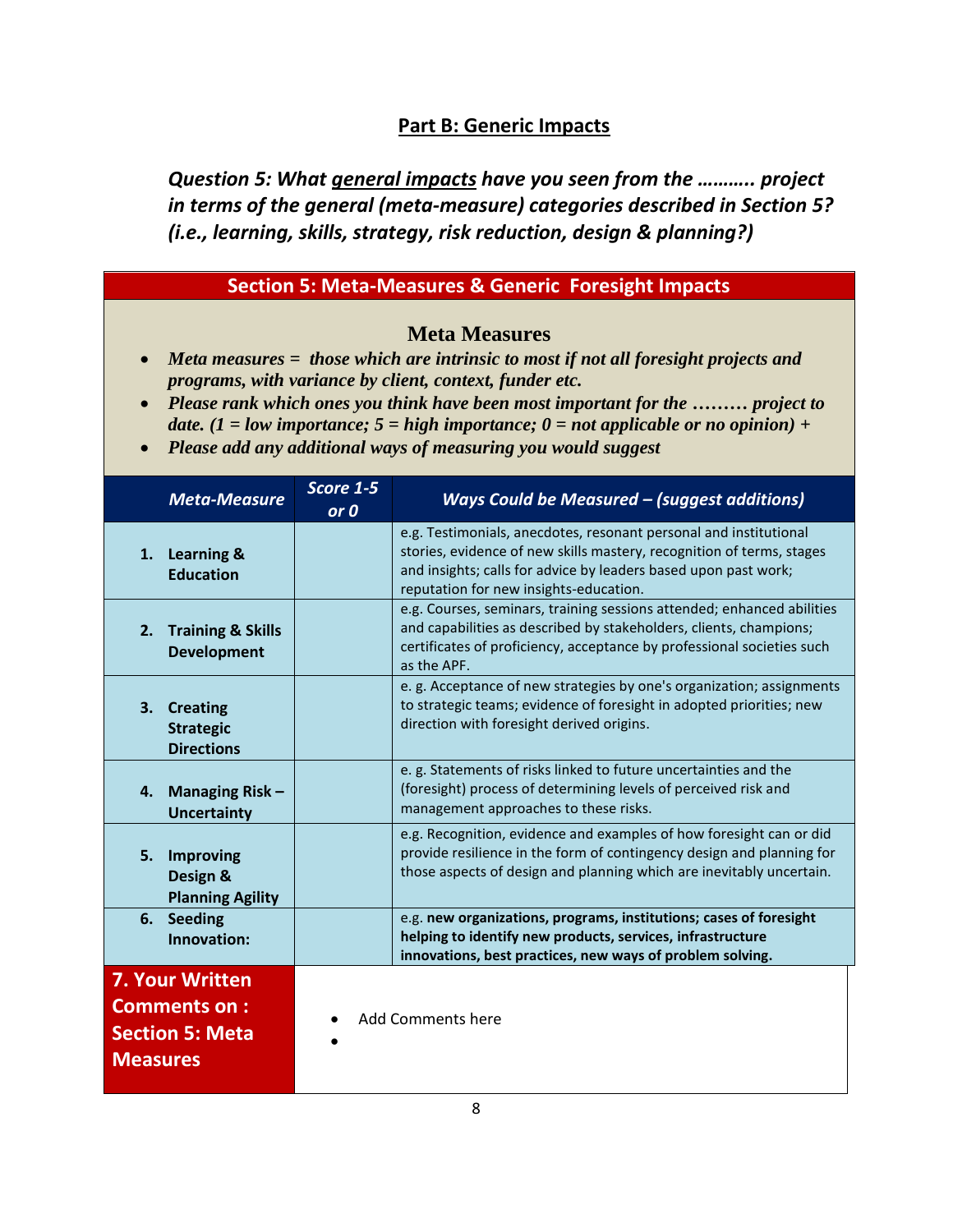#### **Part C: Policy Stage Impact Elements & Measures**

*Question 6: At the* **pre-policy stage***, where foresight is normally positioned to help scout or scan the environment and shape or contribute to key policy inputs, what impacts or contributions do you think have been most important for the ………… project and can you suggest additional measures that could demonstrate or show these impacts?* 

#### **Section 6: Pre-Policy Measures**

- **Please rate what level of impact (***1=low; 5=high; 0 = no opinion or N/A)* **you think the ………… project has had on each element;**
- **Please suggest any additional measures you think could be useful in measuring the impacts.**

| <b>Pre-policy Elements</b>                                               | Level of<br><b>Impact</b> | <b>Potential Measures -</b><br><i>(Suggest additional)</i>                                                                                                                                                                                                                                                                                                               |
|--------------------------------------------------------------------------|---------------------------|--------------------------------------------------------------------------------------------------------------------------------------------------------------------------------------------------------------------------------------------------------------------------------------------------------------------------------------------------------------------------|
| 1. Research $\&$<br><b>Development</b><br><b>Priorities</b>              |                           | Foresight provides key input to R&D agenda setting-<br>measure is how well this works $-$ e.g. % of priorities<br>defined via foresight or top ten etc.; results from agenda<br>setting with attribution to foresight inputs; engaging<br>stories about how new R&D has evolved from the<br>networks, insights and, linkages encountered through<br>foresight processes. |
| 2. New Insights $\&$<br><b>Knowledge</b>                                 |                           | e.g. Anecdotes and stories about new factors introduced<br>during or a result of foresight that were not known<br>about or regarded as relevant; testimonials by<br>participants, leaders and consumers of foresight about<br>the value of new ways of looking at issues, new<br>knowledge revealed, pathways discovered or solutions<br>to problems considered.         |
| 3. Adding<br>Creativity,<br><b>Invention &amp;</b><br><b>Imagination</b> |                           | e.g. New idea counts in a foresight process; tracing the<br>development of an idea, a concept or a proposal through<br>time in a morphological pathway in which a foresight<br>method is or was initially involved; use of influence<br>diagrams and maps, mind mapping etc. to trace the                                                                                |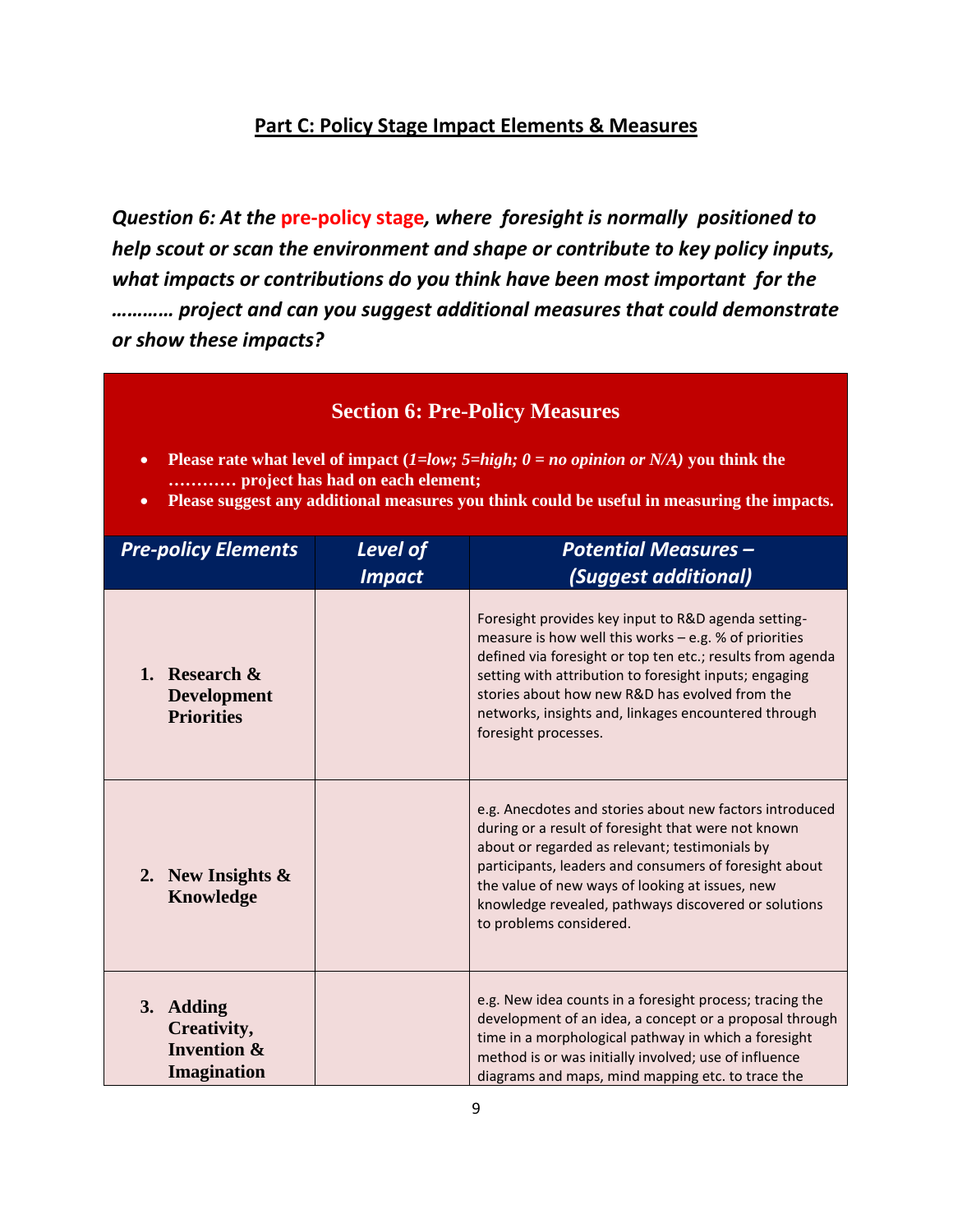|                                                                                           |                   | origin and direction, and application of novel ideas in a<br>larger policy- program context.                                                                                                                                                                                                                                                                                                                                                      |
|-------------------------------------------------------------------------------------------|-------------------|---------------------------------------------------------------------------------------------------------------------------------------------------------------------------------------------------------------------------------------------------------------------------------------------------------------------------------------------------------------------------------------------------------------------------------------------------|
| 4. Contribute to<br><b>Policy Research,</b><br><b>Options and</b><br><b>Analysis</b>      |                   | Morphologies of policies; derivation of policy research-<br>evidence and rationales; inclusion of foresight<br>information and references; citation of foresight<br>outputs, studies and observations-insights; anecdotes by<br>senior policy authorities and policy advisors                                                                                                                                                                     |
| <b>5. Educate Leaders</b><br>on Foresight -<br><b>Policy Issues</b>                       |                   | e. g. Testimonials by leaders; evidence of new direction,<br>decisions adopted following foresight involvement;<br>references to foresight derived insights, situations,<br>scenarios; authorization or pursuit of new R&D, issue<br>studies and risk assessments derived from a foresight<br>process; tracking of opportunities revealed through<br>foresight briefings, participation, sponsorship.                                             |
| <b>6.</b> Affect Attitudes<br>& Beliefs                                                   |                   | e.g. Testimonials, surveys of post change attitudes and<br>beliefs; anecdotes by leaders and participants; historical<br>analyses of change patterns and sources; longitudinal<br>measures of changing attitudes -public opinion polling<br>etc.                                                                                                                                                                                                  |
| 7. Develop<br><b>Connections &amp;</b><br><b>Networks</b>                                 |                   | e.g. Network science now enables us to calibrate the<br>depth, breadth, nodal robustness and spread factors<br>associated with networks. Networks can be mapped,<br>traced back in time and probed for content relevance<br>and influence- weight and comparative impacts.<br>Connection intensities and loading points can also be<br>examined by asking participants in surveys, through<br>observed behaviour and connection actions analysis. |
| 8. Your Written<br><b>Comments on:</b><br><b>Section 6: Pre-policy</b><br><b>Measures</b> | Add Comments here |                                                                                                                                                                                                                                                                                                                                                                                                                                                   |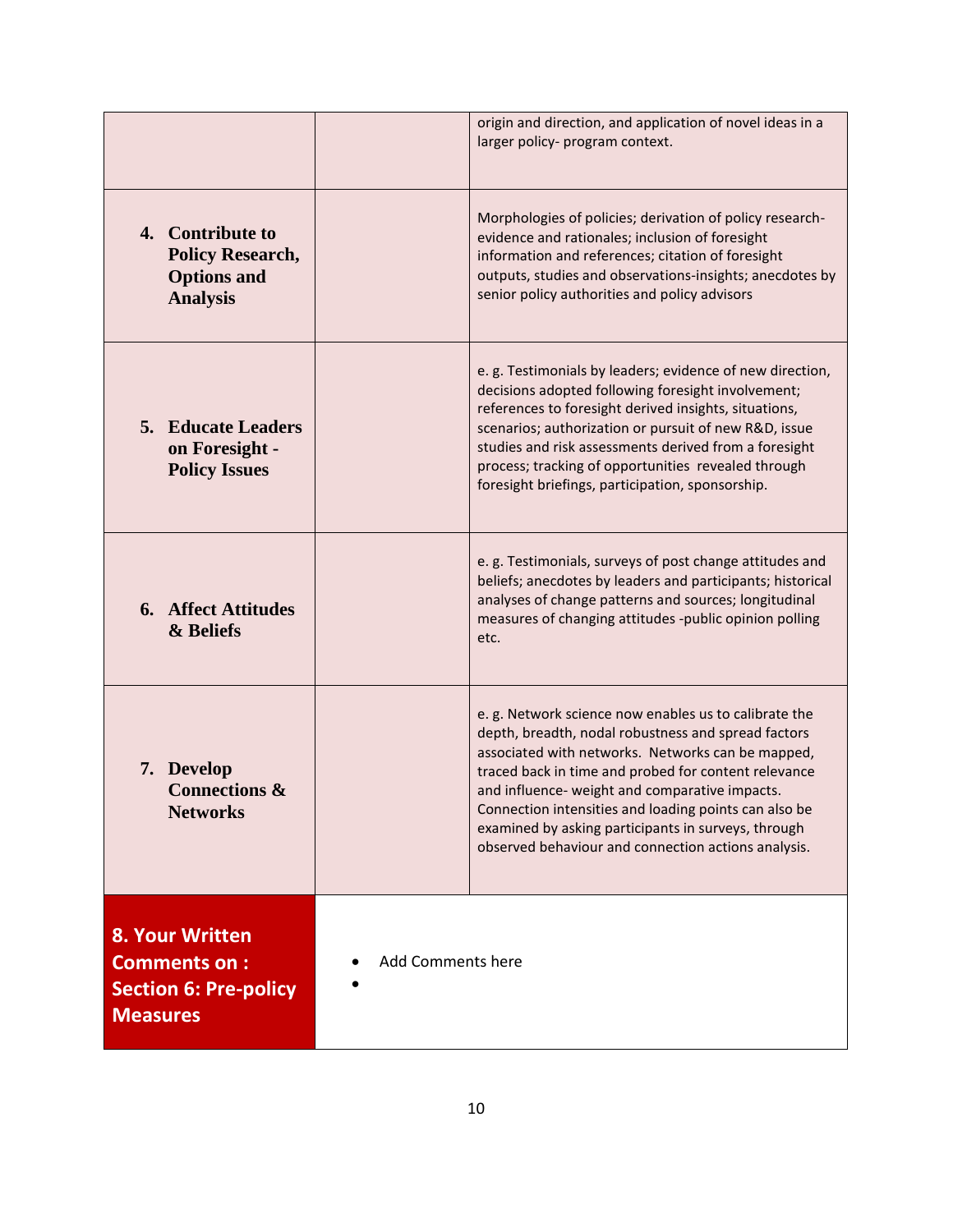*Question 7: Where policy (e.g. food, health, security, farm management etc.) is being or has been developed and adopted, what level and types of impacts would you say could apply as a result (direct or indirect support) from the ………….project?*

| <b>Section 7: Policy Support Measures</b><br>Please rate what level of impact (1=low; 5=high; $0 = no$ opinion or N/A) you think the<br>$\bullet$<br>project has had on each element;<br>Please suggest any additional measures you think could be useful in measuring the impacts.<br>$\bullet$ |                             |                                                                                                                                                                                                                                                                                  |  |
|--------------------------------------------------------------------------------------------------------------------------------------------------------------------------------------------------------------------------------------------------------------------------------------------------|-----------------------------|----------------------------------------------------------------------------------------------------------------------------------------------------------------------------------------------------------------------------------------------------------------------------------|--|
| <b>Policy Support</b><br><b>Elements</b>                                                                                                                                                                                                                                                         | Level of Impact 1-5<br>or 0 | <b>Measuring Impact</b>                                                                                                                                                                                                                                                          |  |
| 1. Stakeholder<br><b>Engagement &amp;</b><br><b>Characterization</b>                                                                                                                                                                                                                             |                             | e. g. Examples of where a foresight process identified<br>or engaged new stakeholders to contribute to a policy<br>development process; anecdotes of how the<br>characterization of stakeholders may have enlarged,<br>shaped or extended the scope of a policy process          |  |
| 2. Framing Policy<br><b>Issues, Options</b><br>& Decisions                                                                                                                                                                                                                                       |                             | e. g. Comparison of policies that explicitly included<br>foresight against those that did not; evidence of policy<br>outcomes that clearly internalized foresight based<br>framing elements - such as contingencies, longer<br>timeframes, impacts of emerging technologies etc. |  |
| 3. Validation &<br><b>Legitimacy</b>                                                                                                                                                                                                                                                             |                             | e.g. Survey policies linked to future changes and<br>shifts from current practices where foresight exercises<br>are cited or referenced; quantify investments made by<br>policies linked to foresight topics that preceded the<br>policies.                                      |  |
| 4. Advice for Policy<br><b>Champions</b>                                                                                                                                                                                                                                                         |                             | e.g. Testimonials by policy champions about where<br>they received advice regarding domains with future<br>uncertainties attached; examples of where foresight<br>advice has helped to broaden and add to the agility -<br>resilience of policy.                                 |  |
| <b>Change Factor</b><br>5.<br><b>Analysis</b>                                                                                                                                                                                                                                                    |                             | e.g. Counting change factors cited and linked to<br>foresight; references to foresight scans and<br>implications of change as context for policy changes<br>being proposed; references to scenarios and expected                                                                 |  |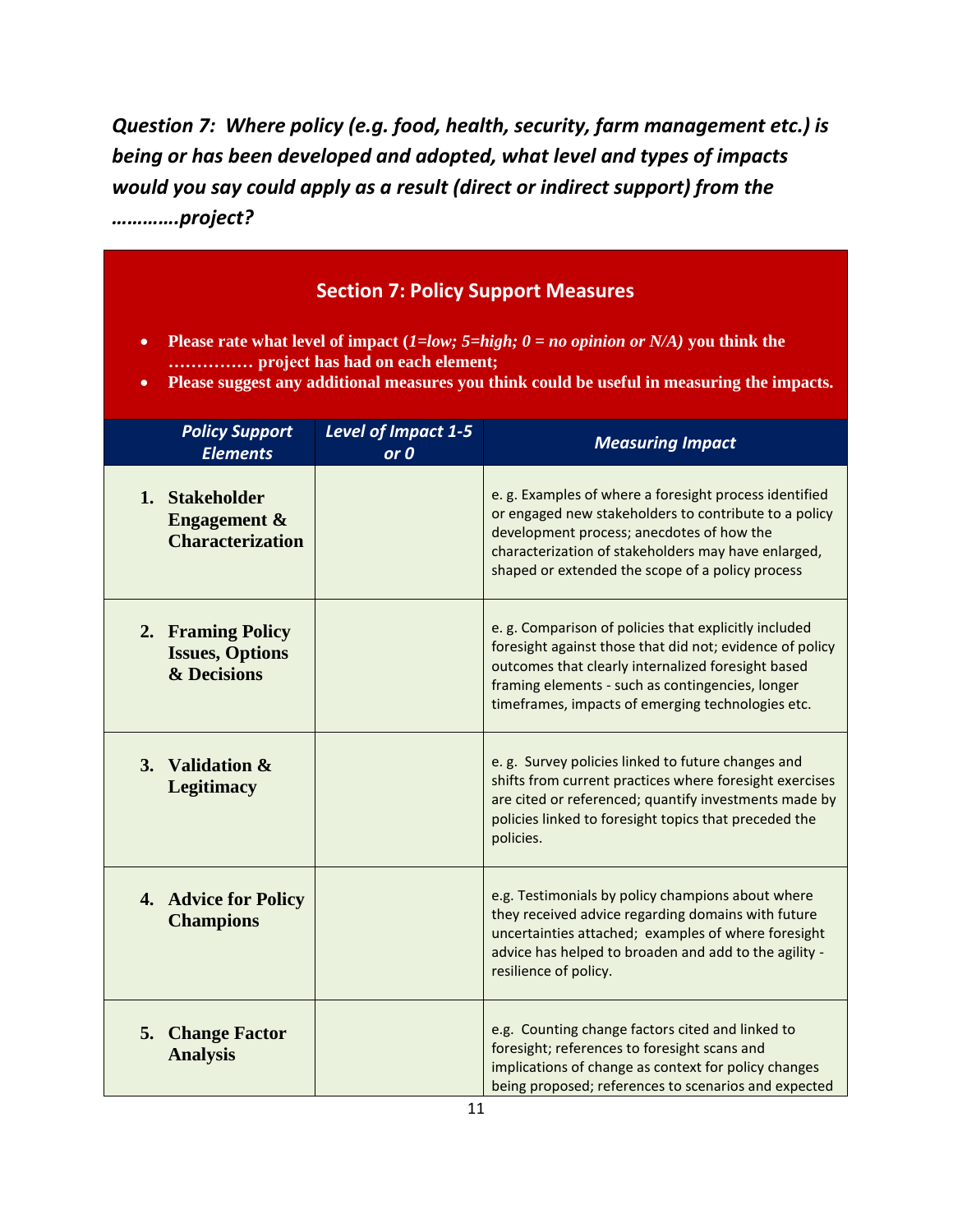|                                                                                                                                            |                   | policy outcomes for how the policy may affect a given<br>sector or clientele.                                                                                                                                                                                                                                                                                                                                                                                                                                                                                                                |
|--------------------------------------------------------------------------------------------------------------------------------------------|-------------------|----------------------------------------------------------------------------------------------------------------------------------------------------------------------------------------------------------------------------------------------------------------------------------------------------------------------------------------------------------------------------------------------------------------------------------------------------------------------------------------------------------------------------------------------------------------------------------------------|
| 6. Socio-Economic<br>Threats &<br><b>Opportunities</b>                                                                                     |                   | e.g. Counting the instances in a policy document<br>where text mining can identify how frequently words,<br>phrases and prospective impacts of a foresight nature<br>are employed; anecdotes, testimonials and reflections<br>of policy makers about how they were able to<br>introduce future threats and opportunities to a given<br>policy process.                                                                                                                                                                                                                                       |
| 7. Filter for Future<br><b>Robustness</b>                                                                                                  |                   | e. g. Cases where policy processes have benefited<br>from or been adjusted because of the further<br>perspectives of foresight; instances where policy<br>researchers, linked to foresight, discovered new ideas<br>and factors to introduce into a policy development<br>process.                                                                                                                                                                                                                                                                                                           |
| 8. Manage<br>Complexity,<br>Ambiguity &<br><b>Horizontal Issues</b>                                                                        |                   | e.g. From scanning to multiple, plausible scenarios and<br>outcomes, foresight impacts the contingent nature of<br>policy options - this can be described in cases,<br>anecdotes and in the assessment of outcomes,<br>particularly where a policy process has failed because<br>of not being prepared for the evolving complexity or<br>horizontality associated with an issue. Also it may be<br>possible to quantify the complexity intensity of some<br>issues, and compare those that are linked to foresight<br>against those only dependent upon traditional policy<br>factors alone. |
| 9. Other                                                                                                                                   |                   | Add your measures                                                                                                                                                                                                                                                                                                                                                                                                                                                                                                                                                                            |
| <b>10. Your Written</b><br><b>Comments on:</b><br><b>Section 7: Policy</b><br>Implementation -<br><b>Action Support</b><br><b>Measures</b> | Add Comments here |                                                                                                                                                                                                                                                                                                                                                                                                                                                                                                                                                                                              |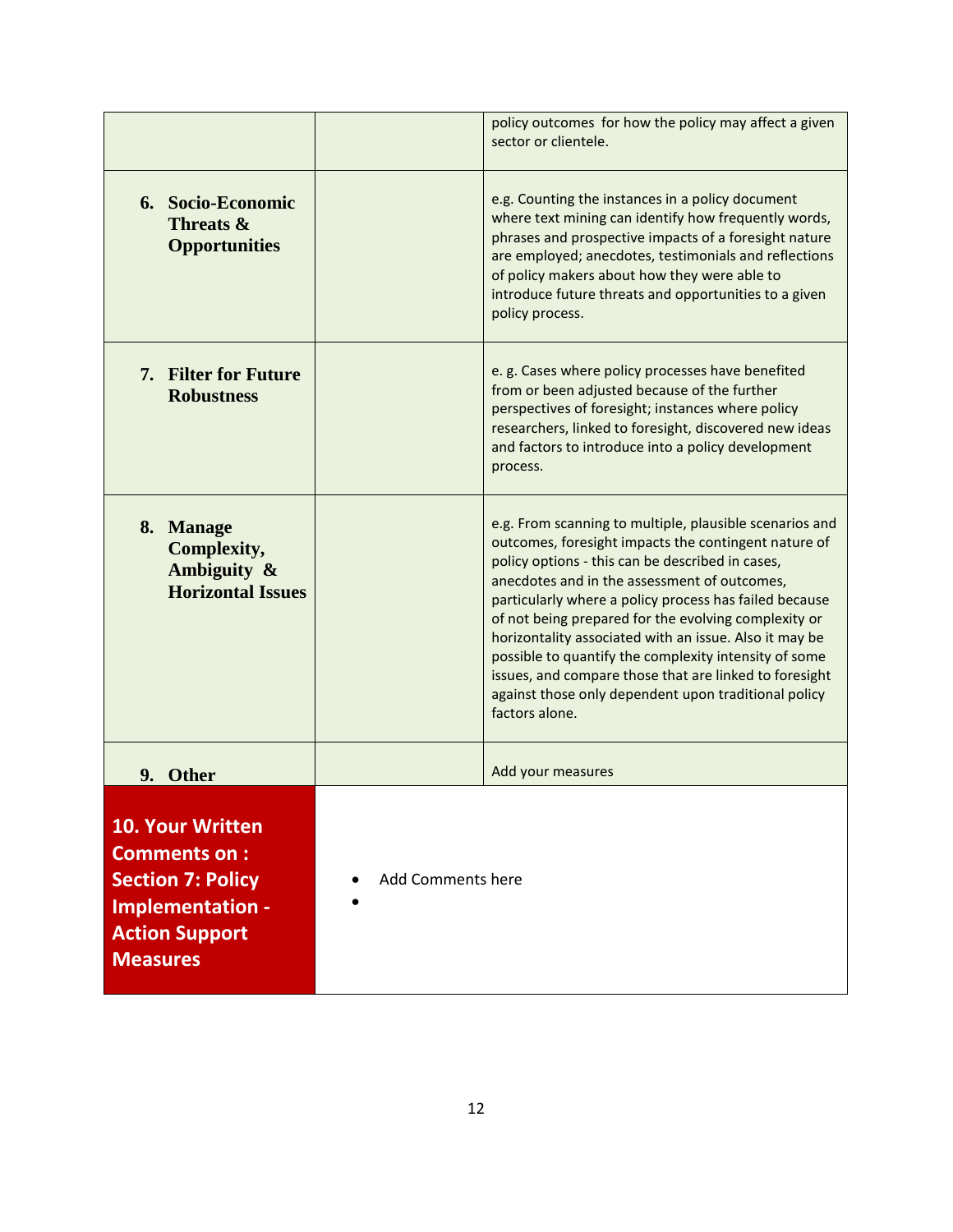*Once Policies are adopted, they still need to be communicated, promoted, and implemented through actions, regulations, programs, new organizations, institutions etc.* 

*Question 8: What has been the experience-impact of the ………………… project in contributing to (or at least positioned well to do so in future for) policy and /or program implementation?*

#### **Section 8: Post-policy Implementation - Action Support Measures**

- **Please rate what level of impact (***1=low; 5=high; 0 = no opinion or N/A)* **you think ……….. has had (or is well positioned to have in the future ) for each element;**
- **Please suggest any additional measures you think could be useful in measuring the impacts.**

|    | <b>Policy</b><br><b>Implementation</b><br><b>Elements</b>                  | <b>Level of Impact</b><br>or How well<br>positioned | <b>Measuring Impact</b>                                                                                                                                                                                                                                           |
|----|----------------------------------------------------------------------------|-----------------------------------------------------|-------------------------------------------------------------------------------------------------------------------------------------------------------------------------------------------------------------------------------------------------------------------|
|    | 1. Communication<br>Channels $-$<br><b>Identification and</b><br>Interface |                                                     | e.g. Media hits, retention measures, # and<br>diversity of channels; media and public<br>recognition and branding feedback; unique<br>sourcing from foresight aspect, network dynamics,<br>exposure as conveyor of things new, change<br>orientation;             |
|    | 2. Public and<br>Professional<br><b>Perception and</b><br>Appreciation     |                                                     | e.g. Public opinion polling; thought leaders<br>tracking, focus group feedback, requests for public<br>information, involvement, professional<br>recognition, awards, citations and participation;<br>cross-marketing and joint event planning and<br>attendance. |
| 3. | Innovation,<br><b>Integration and</b><br>Implementation<br><b>Dynamics</b> |                                                     | e.g. Innovation outputs-groups involved, new<br>products, services, , alliances, markets ; sales and<br>potential-projections; speed and efficiency<br>improvements; ability to make smart choices and<br>enhance user needs and customer-stakeholder             |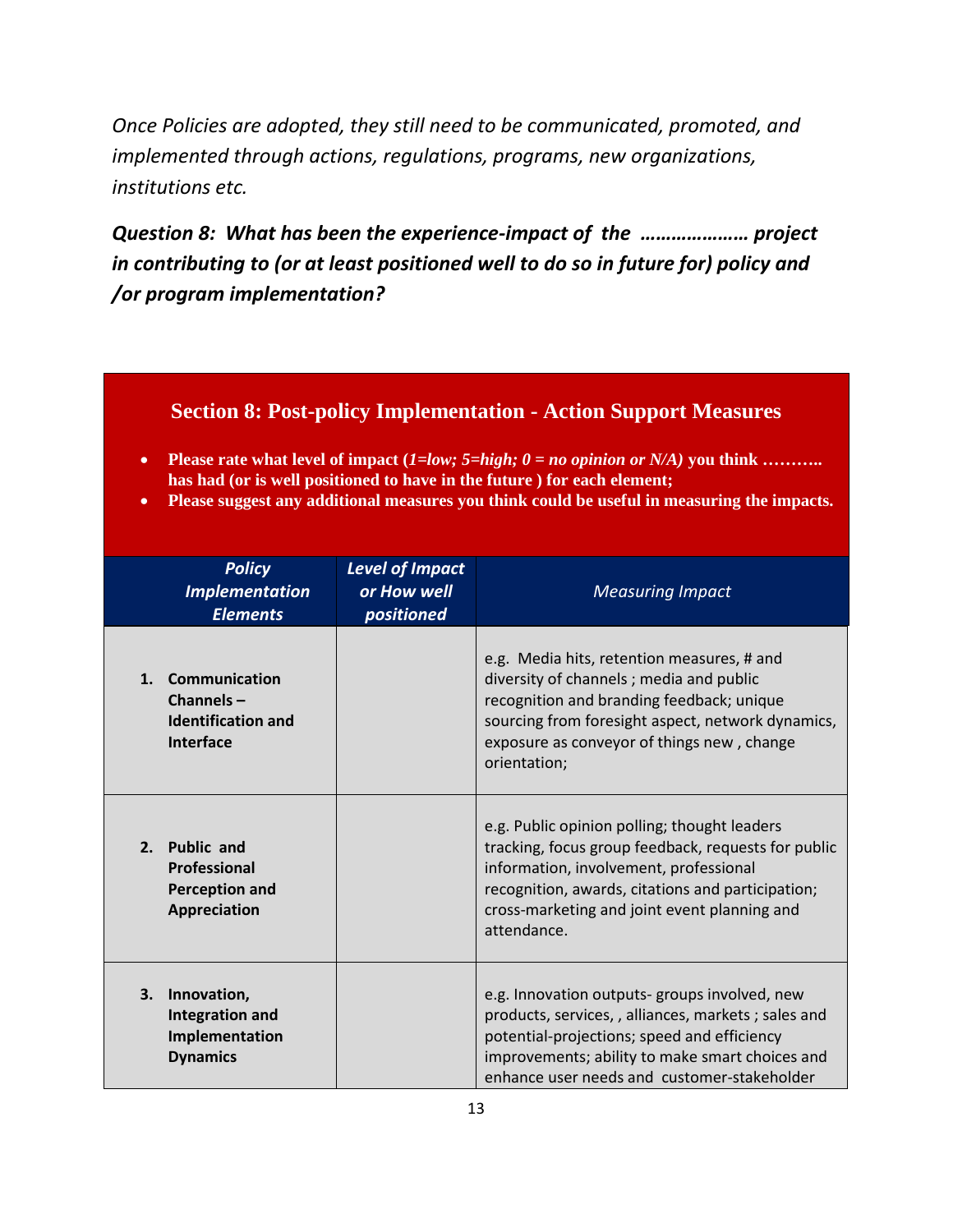|                                                                              | satisfaction;                                                                                                                                                                                                                                                                                                                                                              |
|------------------------------------------------------------------------------|----------------------------------------------------------------------------------------------------------------------------------------------------------------------------------------------------------------------------------------------------------------------------------------------------------------------------------------------------------------------------|
| 4. Infrastructure<br><b>Alignment, Resilience</b>                            | e.g. Testimonials, investment scale, strategic<br>relevance, leverage rates and total commitments<br>by all parties; rates and success of public-private<br>partnerships; public aware ness of foresight<br>linkages, generative roles                                                                                                                                     |
| 5. Organizational<br>Development,<br><b>Adaptation and</b><br><b>Renewal</b> | e.g. Foresight vision and role in identifying needs<br>and forms for new organizations to meet changing<br>circumstances; catalyst role in stimulating<br>awareness of needs for renewal, adaptation;<br>numbers, forms, mandates and shifts of<br>organizations involved in foresight and policy<br>implementation, new initiatives launched,<br>resources attracted etc. |
| 6.<br><b>Media Attraction and</b><br><b>Messaging</b>                        | e.g. Measures of the relative hotness or buzz of<br>foresight related, inspired events, inputs to policy,<br>and visibility in public media; innovativeness of<br>content, intensity of messages - in media ratings<br>terms; evidence of policy-foresight symbiotic<br>tendencies.                                                                                        |
| 7. Appeal to Prospective<br><b>Staff</b>                                     | e.g. Who is seeking to join; numbers and<br>qualifications; interest shown by other<br>Institutions, schools; testimonials by new, recent<br>recruits                                                                                                                                                                                                                      |
| Lens for Evaluation,<br>8.<br><b>Assessment of other</b><br><b>Tools</b>     | e. g. Measures of foresight literacy and strategic<br>effectiveness are only beginning to be developed<br>but are worth tracking and testing, as are ways<br>that the policy functions of government are<br>adjusting to the growing importance and<br>relevance of foresight, and its methods,<br>contingencies, insights and applications to policy.                     |
| 9. Other                                                                     | Add your measures                                                                                                                                                                                                                                                                                                                                                          |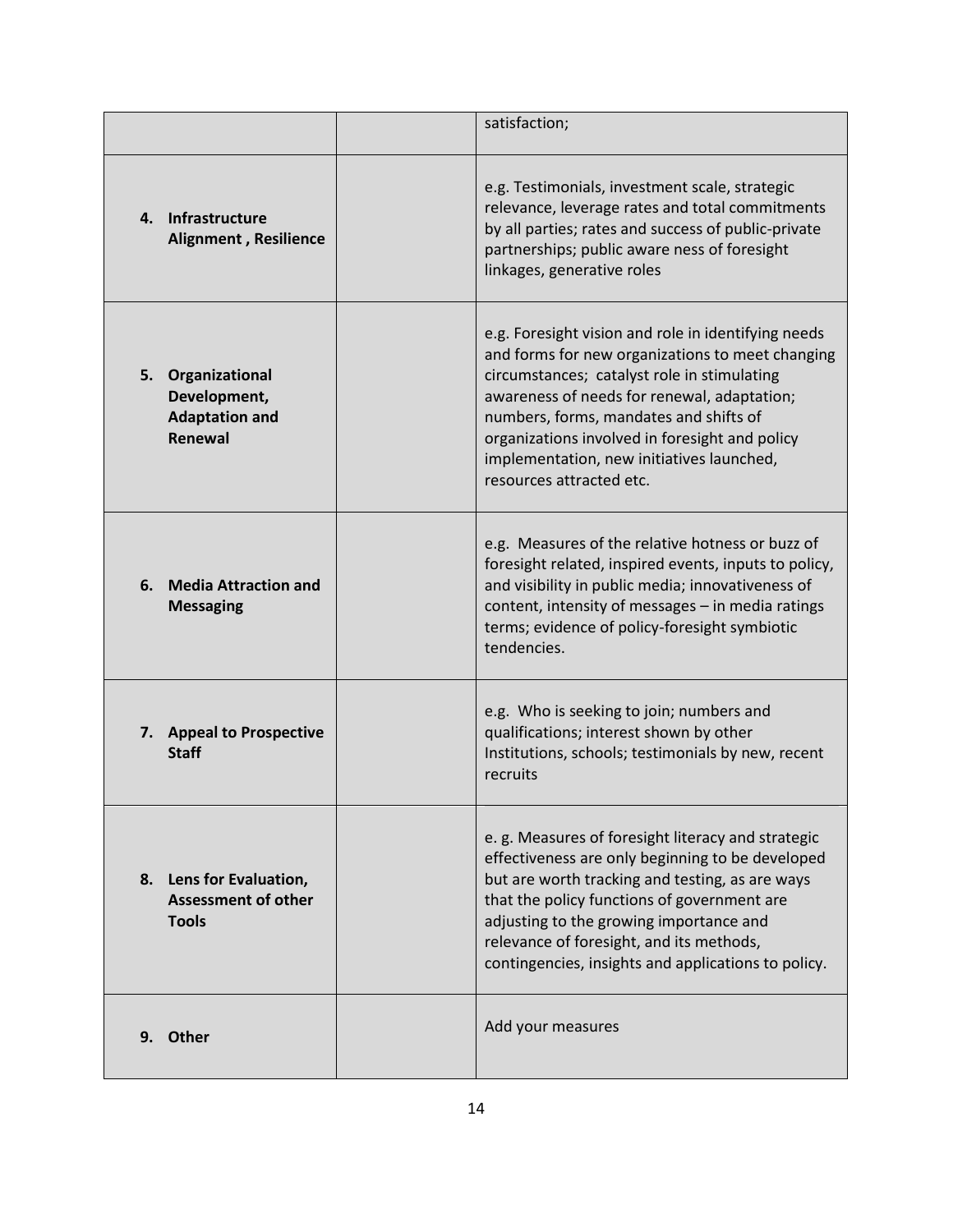| <b>10. Your Written</b>      |                                |
|------------------------------|--------------------------------|
| <b>Comments on : Section</b> |                                |
| 8: Post-policy               | Add Comments here<br>$\bullet$ |
| Implementation -             | $\bullet$                      |
| <b>Action Support</b>        |                                |
| <b>Measures</b>              |                                |
|                              |                                |

## *Thank you for your contributions!*

*The ………… Foresight Project Team and TFCI Canada Inc. appreciate the time and knowledge your contribution represents.* 

*Findings will be aggregated to show the diversity and relative frequencies, intensity of impacts and good additions and examples, including poignant quotations may also be referenced.*

*While the administration of the impact framework is not anonymous, no individualized - derived data or references will be directly connected with or refer to any individual respondent unless written permission has been requested and granted for this purpose.*